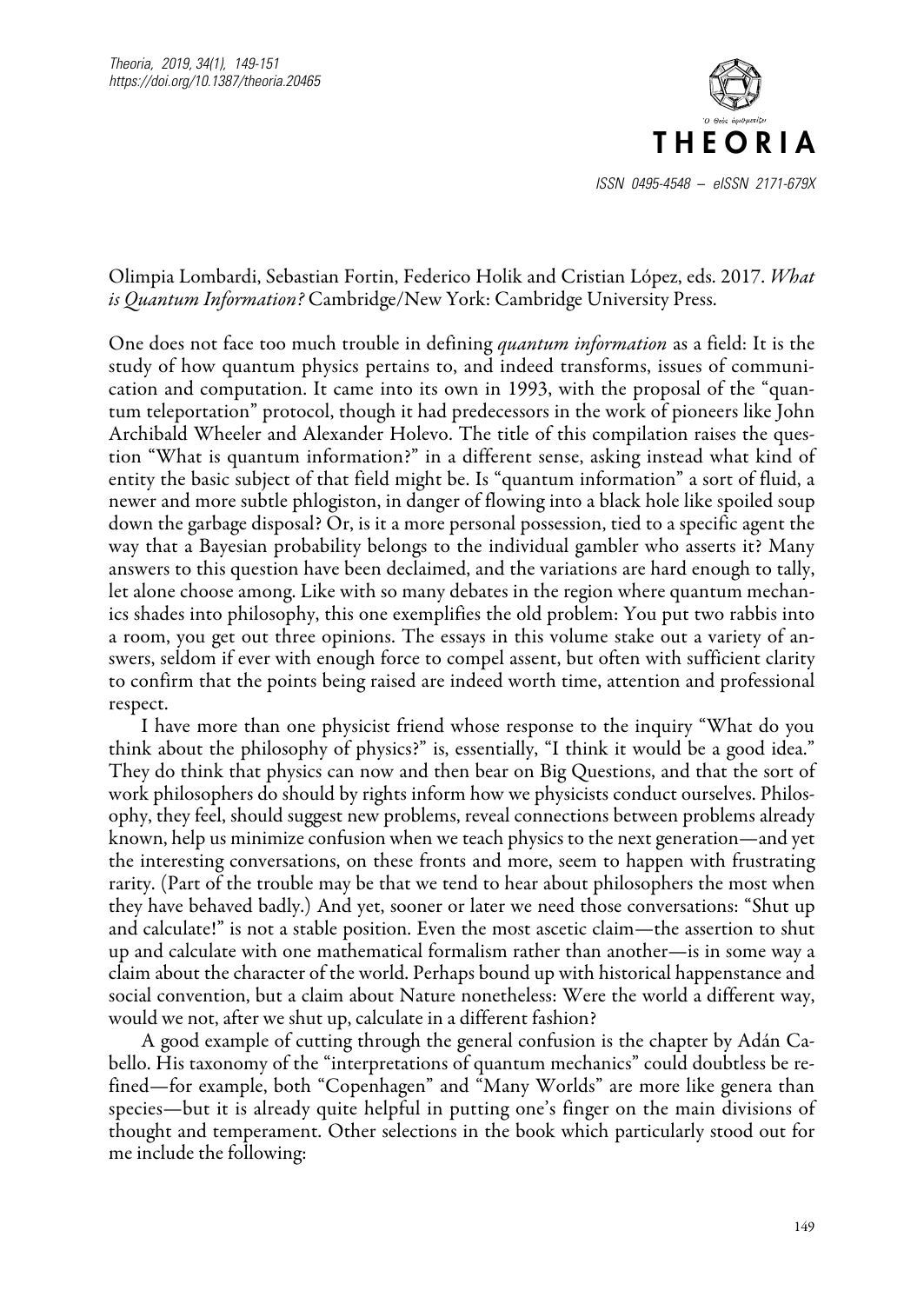The chapter by David Wallace is also commendable, attaining that pleasant level where, even when the reader disagrees with a remark, the system of thought from which that remark arises is transparent. Likewise, while the chapter by Sebastian Fortin and Olimpia Lombardi may be more closely wedded to Shannon's original context for information theory than most physicists care to be—I can easily see one grumbling, "We don't call it *telegram theory,* for crying out loud"—it does a solid job pointing out places where we could stand to be less sloppy. For example, I do not think their critique of the "epistemic interpretation" of information theory would dissuade an epistemicist who has devoted several sleepless nights to thinking that interpretation through ("Ah, what you call *E*, I call *H*(*D*/*S*), and it is the expected number of . . ."). However, the challenges they raise are the healthy sort, which at the very least ought to help put the important matters first when teaching information theory.

I was most disappointed with the chapter by Amit Hagar. His account of subjectivist, or personalist, interpretations of probability, such as that espoused by Bruno de Finetti, is seriously garbled. In turn, this confusion cascades into his discussion of *Quantum Bayesianism*, the view that mathematical entities employed in quantum theory—particularly "quantum states"—have the same status as Bayesian probabilities. I confess myself partial to this view, and in particular to what is perhaps the most radical form of it, the *QBism* advocated by Fuchs, Mermin and Schack; so, I felt rather let down to see it challenged in such a muddled way. Hagar considers the statement "There is [a] 50% chance of rain in the DC area tomorrow." He writes, "On the subjective account of probability, this statement *can only mean* that if one would have done a random sampling of the residents of the DC area, and asked them what is their belief about the weather tomorrow, around half of the subjects would answer they believed it would rain" (emphasis added). I do not know of any school of probability whose thought this describes accurately. The de Finettian account presumes only one necessary gambler: the agent who asserts the probability value in the first place. Following the tradition of information theory, let us call this agent Alice. When Alice states, "My probability for rain in the DC area tomorrow is 50%," she is saying that she is willing to buy or to sell for fifty cents a lottery ticket worth one dollar should it rain in DC tomorrow. The formal rules of probability theory then follow from the normative requirement that Alice should not make a set of gambling commitments which open her up to a sure loss. In the jargon, one says that Alice should avoid the possibility of being "Dutchbooked" (for details, see, e.g., Jeffrey's textbook *Subjective Probability: The Real Thing*). Nothing in this account insists that Alice take a poll of commuters grumpily waiting for the Metro!

This confusion over who possesses the probabilities in the de Finettian interpretation is compounded when Hagar turns to the "Wigner's Friend" thought-experiment and attempts to use it to expose an inconsistency in Quantum-Bayesian views. I do not think that Hagar's discussion adds anything to the pages which QBists and proponents of similar interpretations have already devoted to Wigner's Friend. (For examples thereof, see respectively Fuchs' essay "Notwithstanding Bohr" and Brukner's "On the quantum measurement problem.")

An unfortunate omission is the lack of substantial discussion on the "epistriction" research program spearheaded by Spekkens. By devising theories that act as foils to quantum mechanics, resembling it in many qualitative and quantitative ways while admitting interpretation in terms of local hidden variables, this work demonstrates that not all the peculi